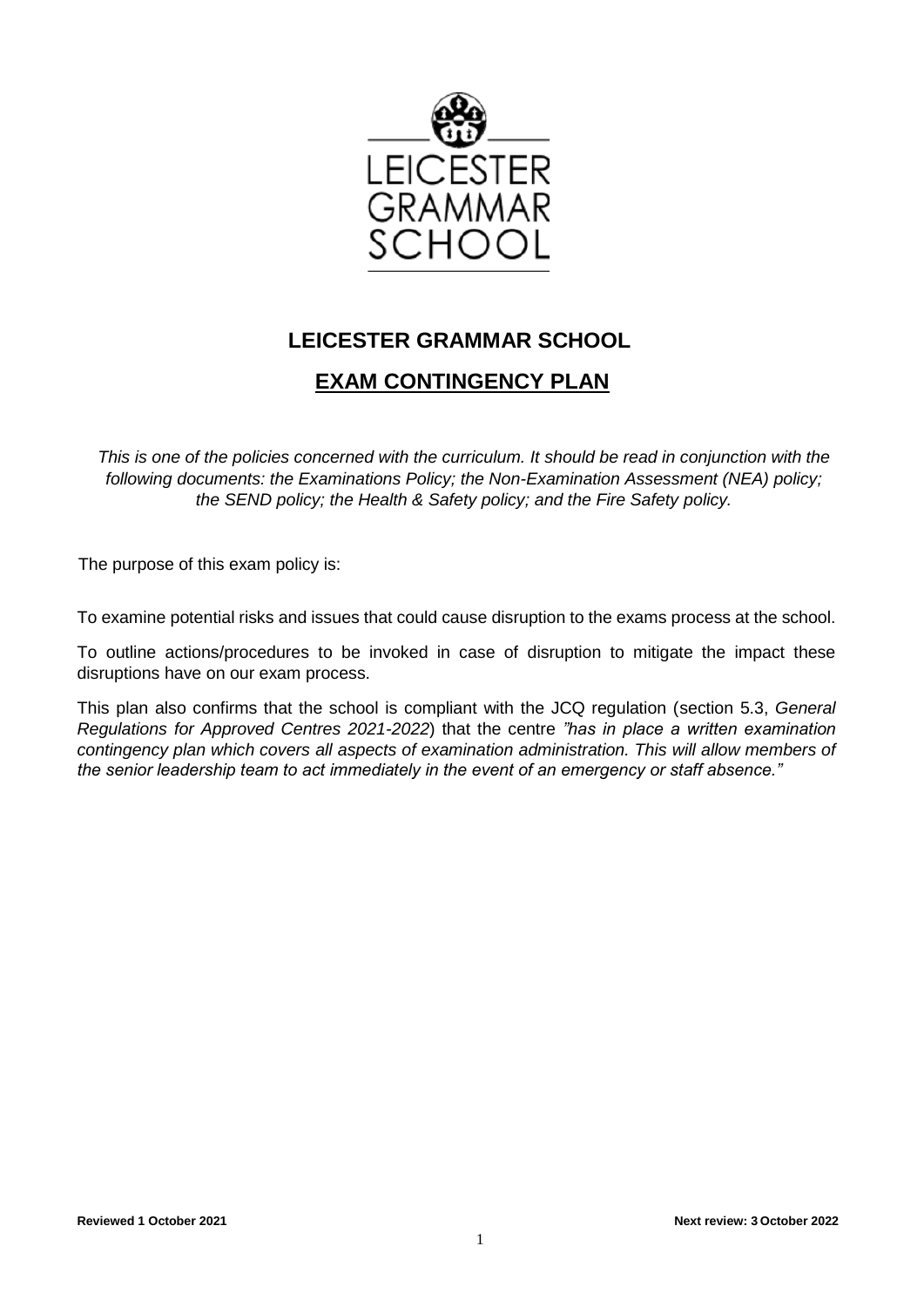# **Key staff involved in contingency planning (from 01/09/21)**

| Head of Centre / Headmaster (HoC) | Mr J W Watson    |
|-----------------------------------|------------------|
| Examinations Officer (EO)         | Miss K England   |
| Examinations Assistant (EA)       | Mrs N Pankhania  |
| <b>SENCo</b>                      | Miss M J Clapham |
| Deputy Head [Pastoral] (DHP)      | Miss J A Young   |
| Deputy Head [Curriculum] (DHC)    | Mr C S James     |
| Senior Deputy Head (SDH)          | Mr M J Anderson  |

## **Possible causes of disruption to the exam process**

- 1. Exam Officer extended absence at key points in the exam cycle
- 2. SENCo extended absence at key points in the exam cycle
- 3. Teaching staff extended absence at key points in the exam cycle
- 4. Invigilators lack of appropriately trained invigilators or invigilator absence
- 5. Exam rooms lack of appropriate rooms or main venues unavailable at short notice
- 6. Failure of IT systems
- 7. Emergency evacuation of the exam room (or centre lock down)
- 8. Disruption of teaching time centre closed for an extended period
- 9. Candidates unable to take examinations because of a crisis centre remains open
- 10. Centre unable to open as normal during the exams period
- 11. Disruption in the distribution of examination papers
- 12. Disruption to the transportation of completed examination scripts
- 13. Assessment evidence is not available to be marked
- 14. Centre unable to distribute results as normal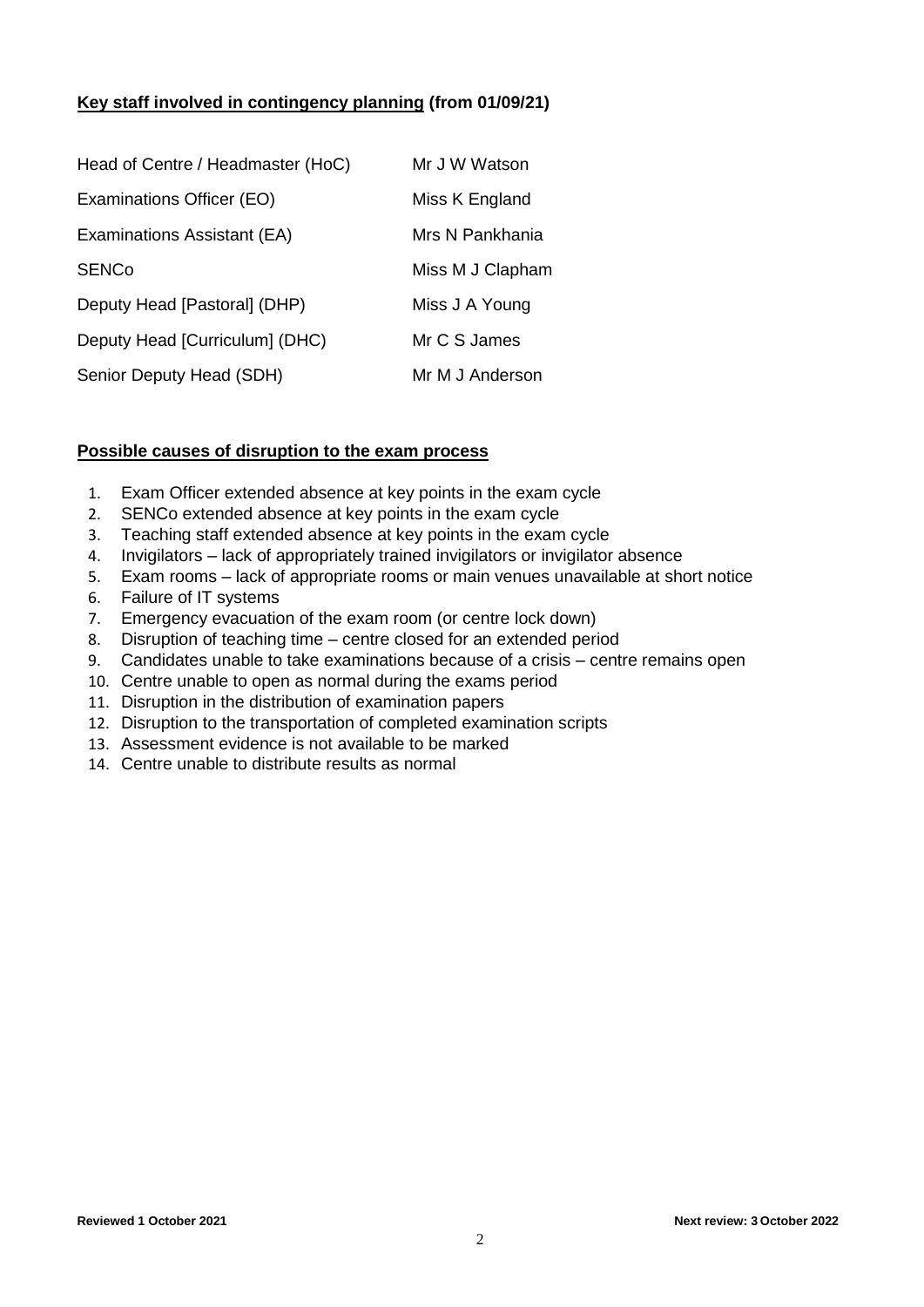# **Exam officer extended absence at key points in the exam cycle**

#### **Criteria for implementation of the plan**

Key tasks required in the management and administration of the exam cycle not undertaken including:

#### Planning

- a. Annual data collection exercise not undertaken to collate information on qualifications and awarding body specifications being delivered.
- b. Annual exams plan not produced identifying essential key tasks, key dates and deadlines.
- c. Sufficient invigilators not recruited.

#### **Entries**

- d. Awarding bodies not being informed of early/estimated entries which prompts release of early information required by teaching staff.
- e. Candidates not being entered with awarding bodies for external exams/assessment.
- f. Awarding body entry deadlines missed or late or other penalty fees being incurred.

#### Pre-exams

- g. Invigilators not trained or updated on changes to instructions for conducting exams.
- h. Exam timetabling, rooming allocation; and invigilation schedules not prepared.
- i. Candidates not briefed on exam timetables and awarding body information for candidates.
- j. Exam/assessment materials and candidates' work not stored under required secure conditions.
- k. Internal assessment marks and samples of candidates' work not submitted to awarding bodies/external moderators.

#### Exam time

- l. Exams/assessments not taken under the conditions prescribed by awarding bodies.
- m. Required reports/requests not submitted to awarding bodies during exam/assessment periods, for example very late arrival, suspected malpractice, special consideration.
- n. Candidates' scripts not dispatched as required for marking to awarding bodies.

#### Results and post-results

- o. Access to examination results affecting the distribution of results to candidates.
- p. The facilitation of the post-results services.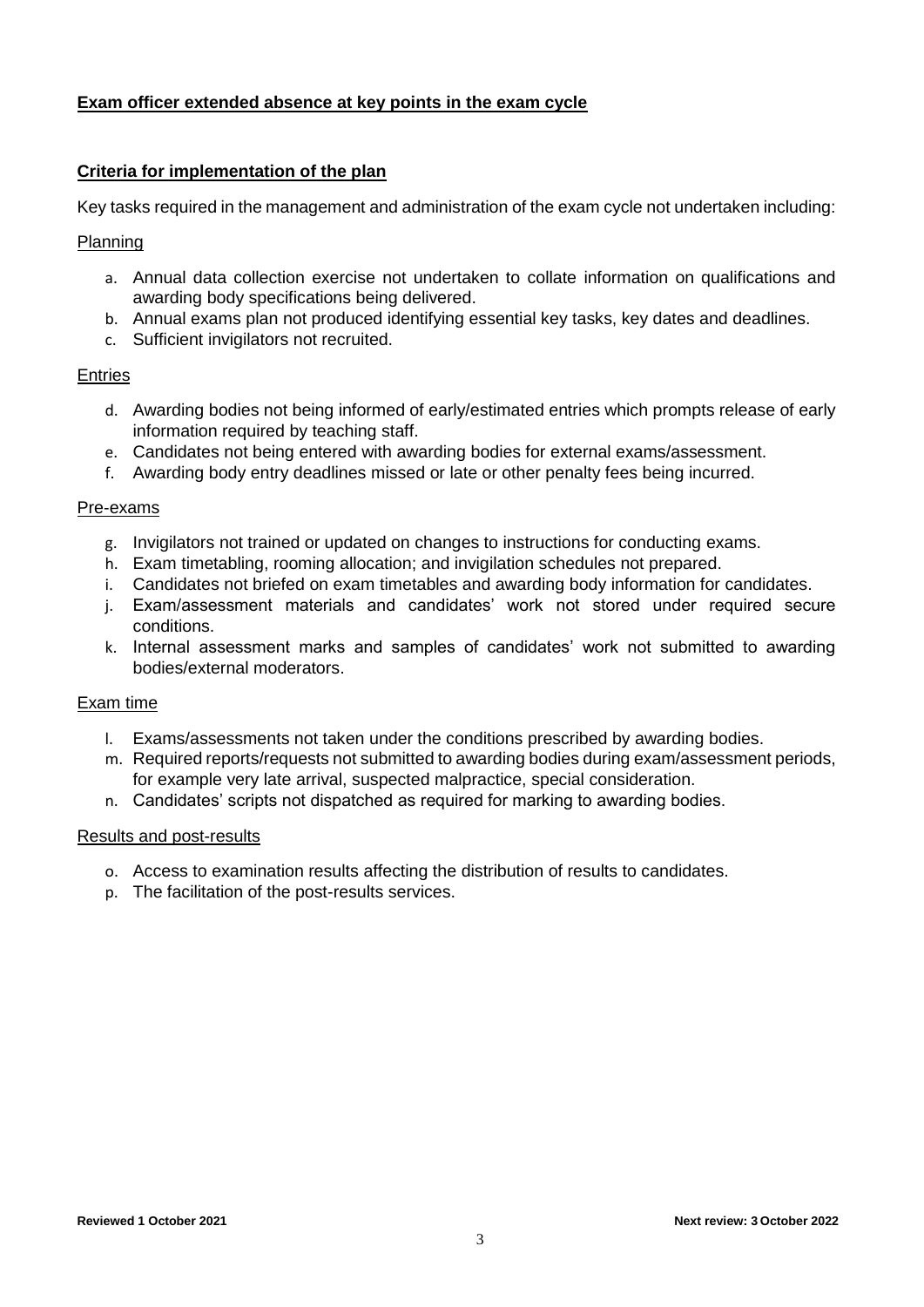# **Centre actions to mitigate the impact of the disruption**

- a. Data is also collected by the DHC who can submit the information with assistance of the EA.
- b. Key dates and deadlines are available from the awarding bodies. The previous year's plan can be used as a template and amended by the EA/DHC.
- c. Invigilation can be covered in-house by teaching colleagues. This is organised by the DHC.
- d. Details of student numbers in each subject/year group is available on SIMS. This information can then be submitted by the EA. Heads of Department can also contact the awarding bodies directly.
- e. Entries can be made via SIMS by the EA, supported by the DHC.
- f. Late entries will still be accepted by the awarding bodies. Contact the awarding bodies (in advance if possible) as they may make an exception for the late fees under the circumstances. For tiered entries, enter all students for the higher tier as amendments can be made later.
- g. Invigilation training for all teaching staff is carried out by the EO on a 3-year rota (with all new colleagues being trained during January INSET). Information on changes is disseminated by the EO during January INSET. Training can instead be carried out by the EA and any changes disseminated by the EA/DHC.
- h. Invigilation training for appropriate non-teaching staff is carried out by the EO on an annual basis (with all new colleagues being trained prior to commencement in the role). Training can instead be carried out by the EA.
- i. The EA/DHC/Database co-ordinator can obtain the skeleton timetable from SIMS once entries have been done. Seating plans can be done by the EA/DHC and this information used to allocate rooming and determine invigilation requirements.
- j. The EA/DHC/Database co-ordinator can issue individual candidate timetables and relevant information for candidates.
- k. Exam/assessment materials can be placed into secure storage by the EA/DHC. Candidates' work can be stored by Heads of Department or placed into secure storage by the EA/DHC.
- l. Internal assessment marks and samples of candidates' work can be submitted by Heads of Department, assisted by the EA.
- m. The EA/DHC will ensure that exams/assessments are conducted under prescribed conditions. Any irregularities will be reported to the awarding bodies.
- n. The EA/DHC will ensure that required reports/requests are submitted to the awarding body within the stated timeframe. If there are any issues contact the awarding bodies.
- o. The EA/DHC will ensure that scripts are dispatched as required. If there are any issues contact the awarding bodies.
- p. Exam results can be downloaded and imported into SIMS via A2C by the EA/DHC. This information can then be printed by the EA/DHC/Database co-ordinator for distribution to candidates.
- q. Forms for EAR requests are prepared in advance. Hardcopies will be available from the Exams Office and from Reception. An electronic copy will be available to staff from common drive and to candidates from the School website. These can be processed and logged by the EA.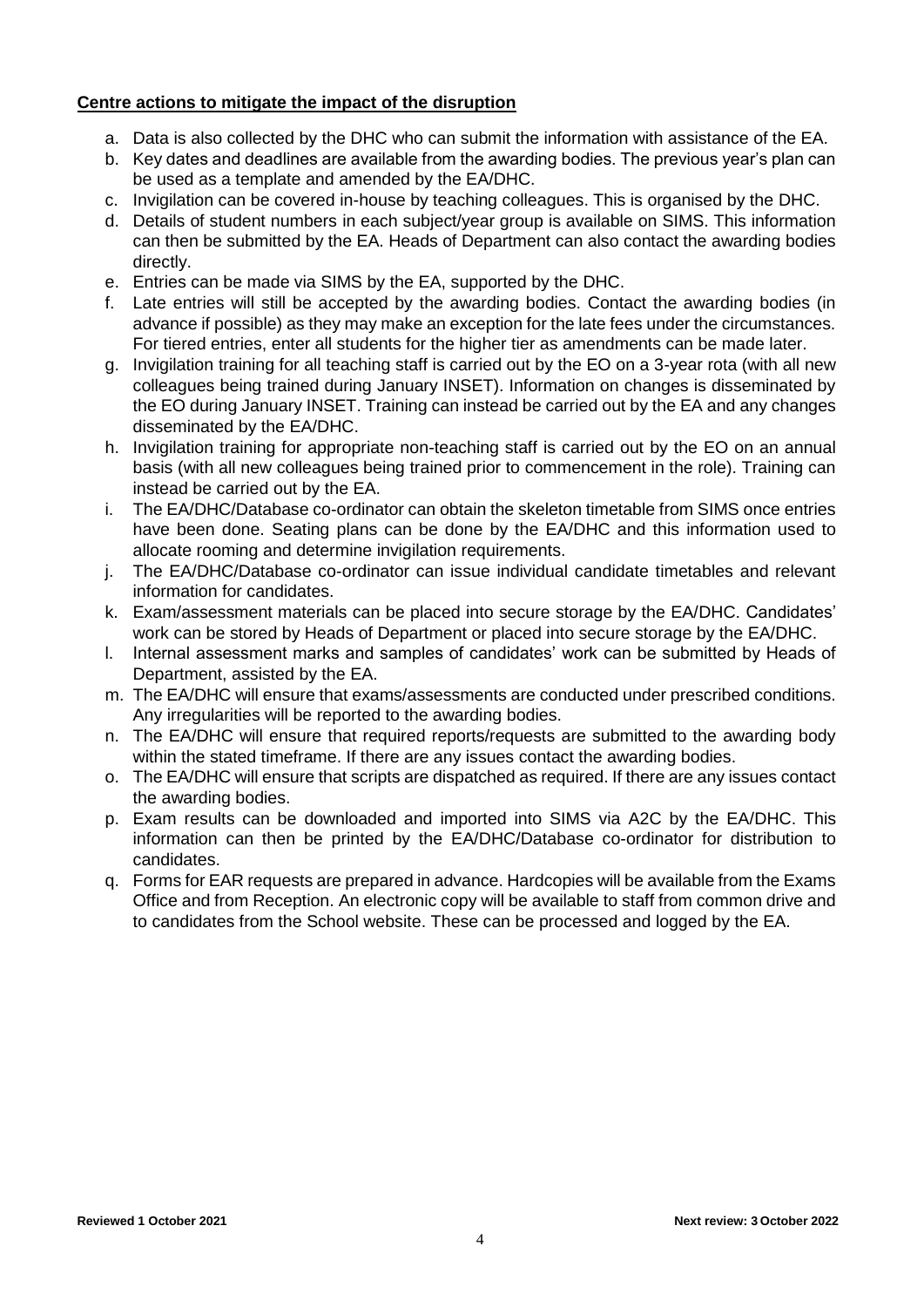# 1. **SENCo extended absence at key points in the exam cycle**

#### Criteria for implementation of the plan

Key tasks required in the management and administration of the access arrangements process within the exam cycle not undertaken including:

#### Planning

- a. Candidates not tested/assessed to identify potential access arrangement requirements.
- b. Centre fails to recognise its duties towards disabled candidates as defined under the terms of the Equality Act 2010.
- c. Evidence of need and evidence to support normal way of working not collated.

#### Pre-exams

- d. Approval for access arrangements not applied for to the awarding body.
- e. Centre-delegated arrangements not put in place.
- f. Modified paper requirements not identified in a timely manner to enable ordering to meet external deadline.
- g. Staff (facilitators) providing support to access arrangement candidates not allocated and trained.

#### Exam time

h. Access arrangement candidate support not arranged for exam rooms.

#### **Centre actions to mitigate the impact of the disruption**

- a. 'Reserve' assessor within the Trust.
- b. All disabled candidates and their provisions are logged on SIMS and incorporated into the SEND register.
- c. Responsibility for collation of evidence is delegated to the specialist SEND teacher.
- d. Access arrangement applications are typically submitted in the Advent term of Year 10/12. The EO can submit applications using evidence provided by the SENCo. The specialist SEND teacher can provide access to the necessary records.
- e. Centre-delegated arrangements follow the same process as for applied access arrangements. The specialist SEND teacher can provide access to the necessary records.
- f. Speak to the awarding bodies. Enlargements/coloured scripts can be prepared in-house by the EO/EA in the hour preceding the exam.
- g. Clear instructions for individual candidates' access arrangements are in the exam rooms. All invigilators are trained to administer 'straightforward' access arrangements, but for more 'complex' ones, specialist SEND teachers are employed by the School. The EO/DHC will ensure that appropriately trained staff are used.
- h. Candidates in each exam room are identified by the EO/EA who ensure that the required support is in place. The candidates are all made aware of their arrangements in advance of the exam period.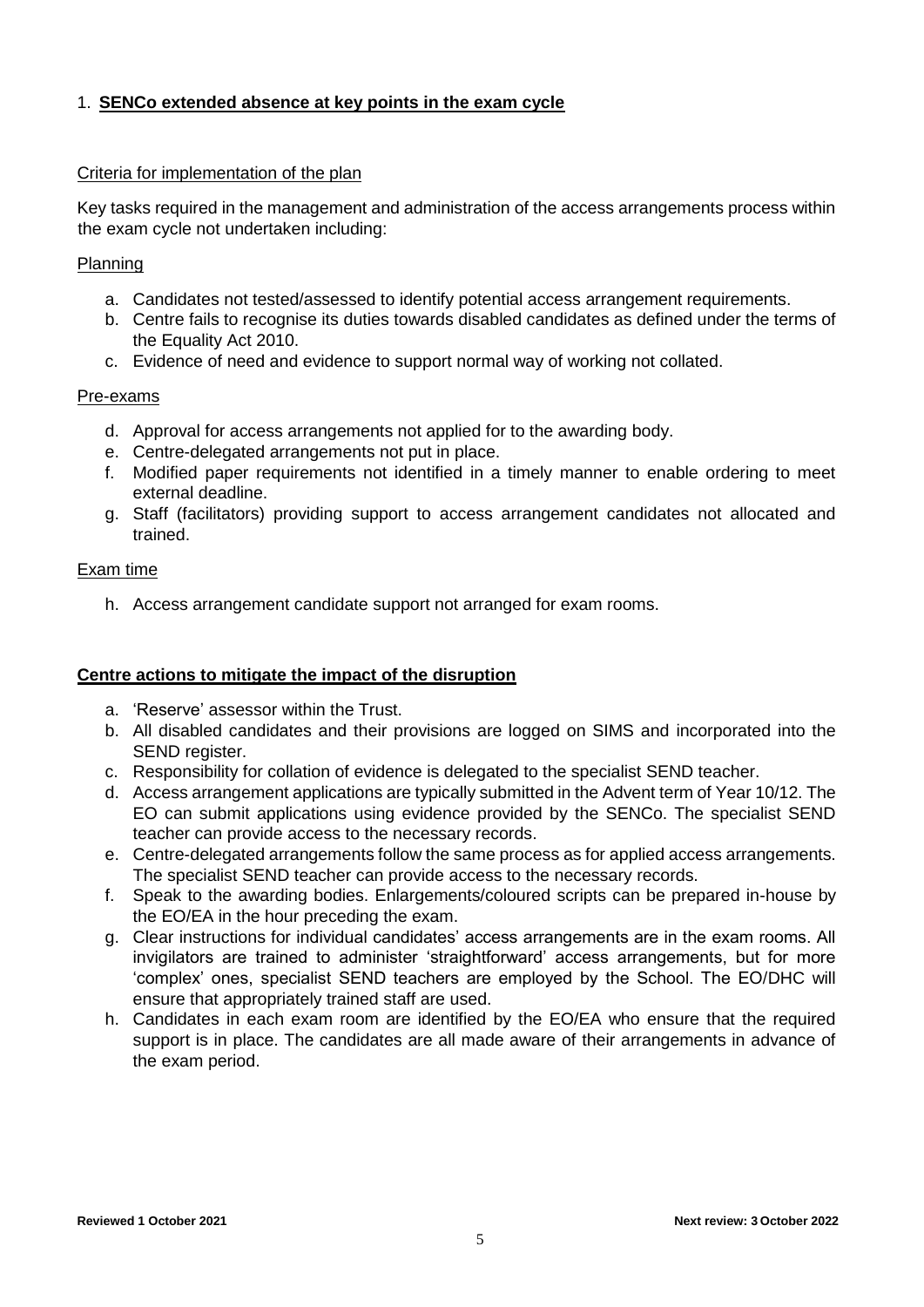# **2. Teaching staff extended absence at key points in the exam cycle**

#### Criteria for implementation of the plan

Key tasks not undertaken including:

- a. Early/estimated entry information not provided to the exams officer on time; resulting in prerelease information not being received.
- b. Final entry information not provided to the exams officer on time; resulting in candidates not being entered for exams/assessments or being entered late/late or other penalty fees being charged by awarding bodies.
- c. Non-examination assessment tasks not set/issued/taken by candidates as scheduled.
- d. Candidates not being informed of centre assessed marks before marks are submitted to the awarding body and therefore not being able to consider appealing internal assessment decisions and requesting a review of the centre's marking.
- e. Internal assessment marks and candidates' work not provided to meet awarding body submission deadlines.

## **Centre actions to mitigate the impact of the disruption**

f. Information about entry codes is collated by the EO/DHC during the previous academic year and checked with Heads of Department / subject teachers at the start of the academic year during which entries will be made.

Information about numbers of candidates can be obtained from SIMS. This can be submitted by the EO/EA.

g. Information about candidates for entry can be obtained from SIMS. For tiered entries, all students will be initially entered for the higher tier before the entry deadline as amendments can be made at a later date.

Candidates are responsible for requesting entry for re-sit exams.

- h. EO/DHC has a list of NEA components. Heads of Department / subject teachers will support the completion of tasks.
- i. All NEA components are marked and the results issued several weeks before the submission deadline. If marks are issued late then the first part of the NEA Appeals procedure is ignored and all candidates are issued with full copies of marked work and supporting evidence.
- j. Speak to the awarding bodies. Marks can usually be submitted late but may need to be submitted via a different method.

## **3. Invigilators - lack of appropriately trained invigilators or invigilator absence**

## Criteria for implementation of the plan

- a. Failure to recruit and train sufficient invigilators to conduct exams.
- b. Invigilator shortage on peak exam days.
- c. Invigilator absence on the day of an exam.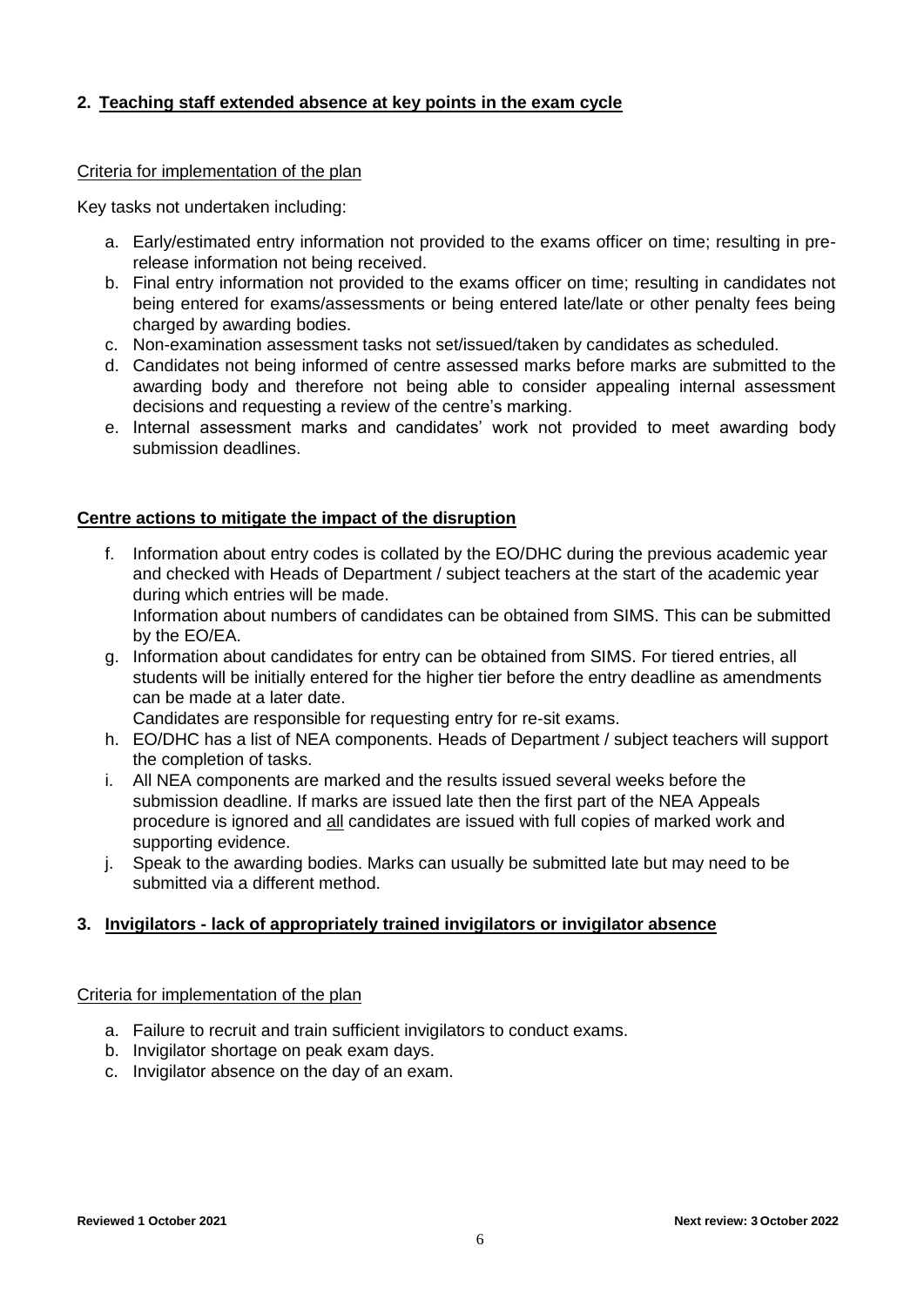# **Centre actions to mitigate the impact of the disruption**

- a. All teaching staff are trained as invigilators.
- b. Peak exam days are identified in advance, with (pre-trained) external invigilators drafted in to support.
- c. All teaching staff are trained as invigilators. Any absences will be covered as a normal staff absence.

## **4. Exam rooms - lack of appropriate rooms or main venues unavailable at short notice**

#### Criteria for implementation of the plan

- a. Exams officer unable to identify sufficient/appropriate rooms during exams timetable planning.
- b. Insufficient rooms available on peak exam days.
- c. Main exam venues unavailable due to an unexpected incident at exam time.

#### **Centre actions to mitigate the impact of the disruption**

- a. Freed teaching classrooms will be identified by the SDH/DHC and allocated as required. If necessary, changes will be made to timetabling of teaching rooms.
- b. Sit exam(s) over multiple sessions, with candidates remaining under supervised isolation until they are sitting the exam.
- c. Contact the awarding bodies. Alternative venues are available depending on the severity of the situation: the Sports Hall; the Pavilion; and Stoneygate School. If there is insufficient space to accommodate all candidates and sitting the exam(s) over multiple sessions is not practicable then prioritise students whose progression will be

severely delayed if they do not take their exams when planned (i.e. A-level or A-level Equivalent > GCSE or GCSE Equivalent > AS-level).

Communicate with parents/carers and students regarding any changes to the exam timetable/venue.

Advise students, where appropriate, to sit exams in the next available series. Submit applications for Special Consideration if eligible.

## 5. **Failure of IT systems**

#### Criteria for implementation of the plan

- a. MIS system failure at final entry deadline.
- b. MIS system failure during exams preparation.
- c. MIS system failure at results release time.

## **Centre actions to mitigate the impact of the disruption**

- a. Provisional entries to be done before the end of January. Entries can usually be done manually through the awarding bodies' secure website. Contact the awarding bodies as entries can also be done manually via email.
- b. Seating plans to be done before the end of the Lent term. Seating plans can also be done using Excel or by hand using blank room templates.
- c. Results can be downloaded manually from the awarding bodies' secure websites.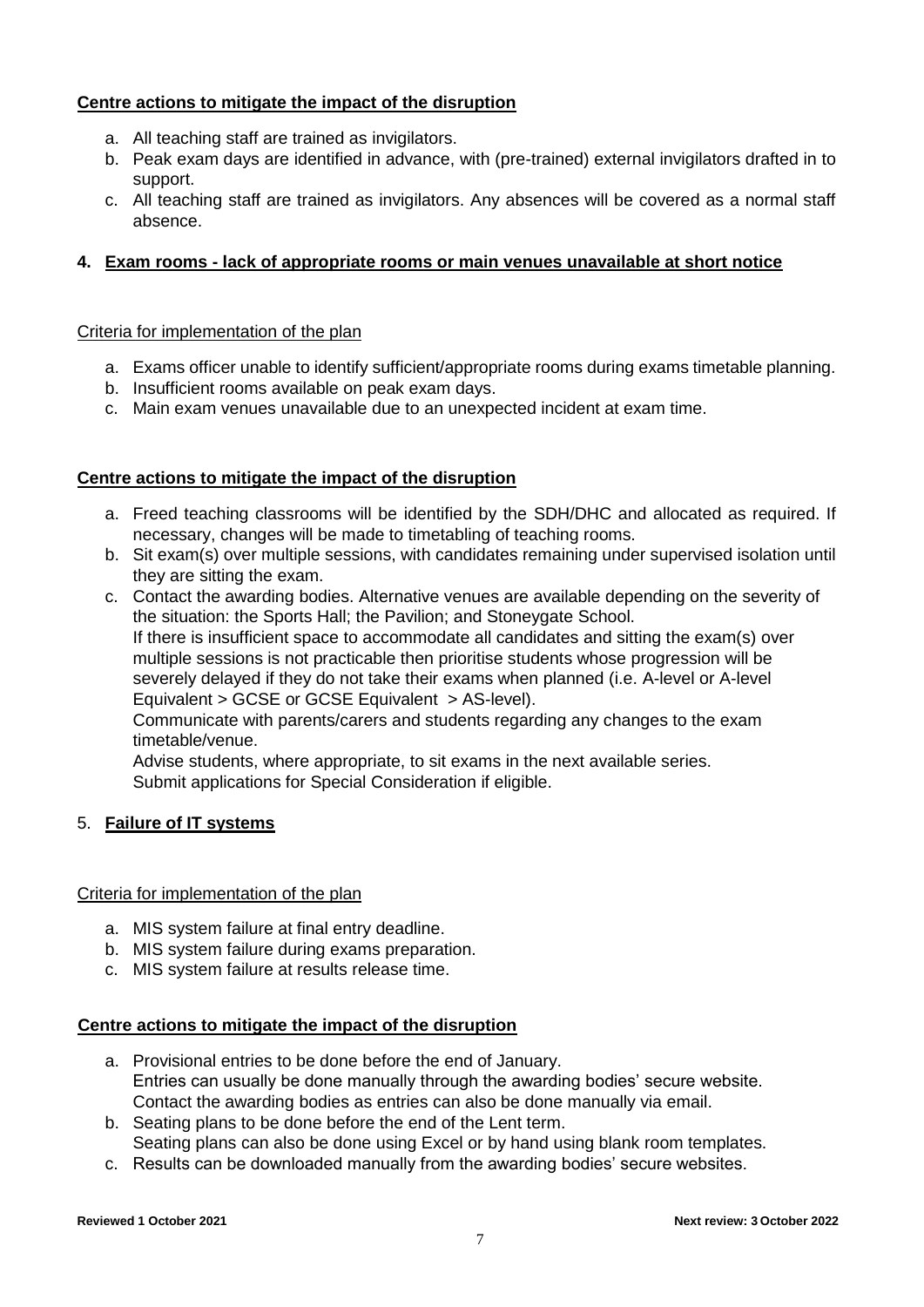# **6. Emergency evacuation of the exam room (or centre lock down)**

#### Criteria for implementation of the plan

- a. Whole centre evacuation during exam time due to serious incident resulting in exam candidates being unable to start, proceed with or complete their exams.
- b. Whole centre lock down during exam time due to serious incident resulting in exam candidates being unable to start, proceed with or complete their exams.

#### **Centre actions to mitigate the impact of the disruption**

a. If an exam is in progress, evacuate the exam room in line with the *Fire Safety* policy and the evacuation procedure in the exam room. If it is safe to return then do so and re-start the exam. Report the incident to the relevant awarding bodies. If it is not safe to return then follow the instructions of the SLT. Report the incident to the relevant awarding bodies.

If the day's exams have not yet started consider relocating to an alternative venue. Contact the awarding bodies. Alternative venues are available depending on the severity of the situation: the Sports Hall; the Pavilion; and Stoneygate School.

Keep the students under isolated supervision once the exam's key time has been reached. Make arrangements to transport candidates. Request electronic copies of secure materials from the awarding bodies.

If there is insufficient space to accommodate all candidates and sitting the exam(s) over multiple sessions is not practicable then prioritise students whose progression will be severely delayed if they do not take their exams when planned (i.e. A-level or A-level Equivalent > GCSE or GCSE Equivalent > AS-level).

Communicate with parents/carers and students regarding any changes to the exam timetable/venue.

Advise students, where appropriate, to sit exams in the next available series. Submit applications for Special Consideration if eligible.

b. If an exam is in progress, secure the exam room in line with the *Lockdown* policy and the lockdown procedure in the exam room. If it is safe to do so, re-start the exam. Report the incident to the relevant awarding bodies. If it is safe to do so, re-start the exam.

## **7. Disruption of teaching time – centre closed for an extended period**

## Criteria for implementation of the plan

a. Centre closed or candidates are unable to attend for an extended period during normal teaching or study supported time, interrupting the provision of normal teaching and learning.

## **Centre actions to mitigate the impact of the disruption**

a. Alternative on-site accommodation will be provided in accordance with the School's insurance policies; and/or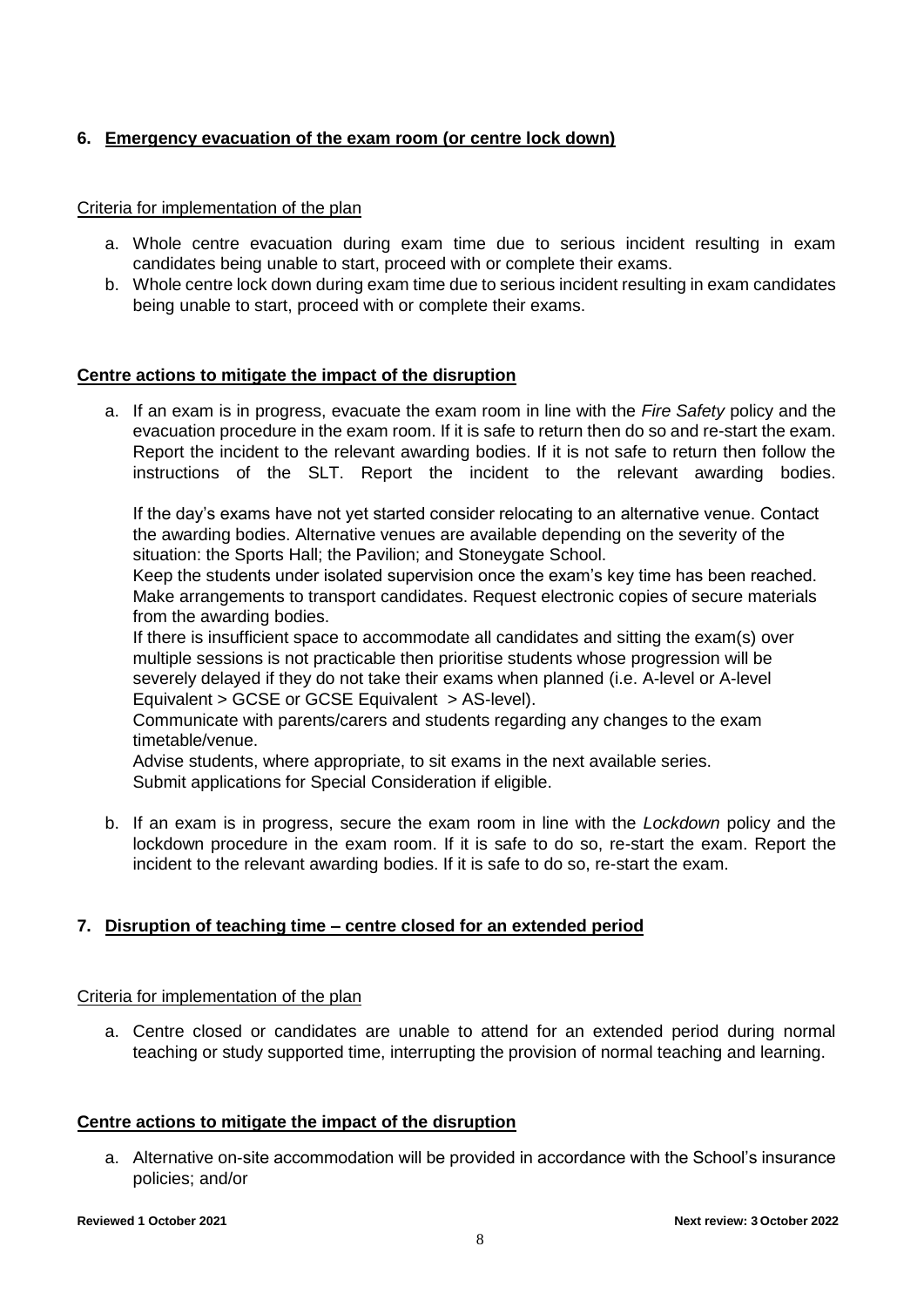b. The provision of remote education will be considered

# **8. Candidates unable to take examinations because of a crisis – centre remains open**

## Criteria for implementation of the plan

a. Candidates are unable to attend the examination centre to take examinations as normal.

## **Centre actions to mitigate the impact of the disruption**

a. Contact the awarding bodies. Submit applications for Special Consideration (if a qualifying reason). Enter candidates during a subsequent series.

# **9. Centre unable to open as normal during the exams period**

#### Criteria for implementation of the plan

a. Centre unable to open as normal for scheduled examinations (including centre being unavailable for examinations owing to an unforeseen emergency).

## **Centre actions to mitigate the impact of the disruption**

a. Relocate to alternative venue: Stoneygate School. Contact awarding bodies and submit the required paperwork.

## **10. Disruption in the distribution of examination papers**

#### Criteria for implementation of the plan

a. Disruption to the distribution of examination papers to the centre in advance of examinations.

## **Centre actions to mitigate the impact of the disruption**

a. Contact the awarding bodies. Papers can be downloaded and printed in-house on the day of the exam if necessary. If this delays the start of the exam then keep candidates under supervised isolation until the exam is in progress.

## **11. Disruption to the transportation of completed examination scripts**

## Criteria for implementation of the plan